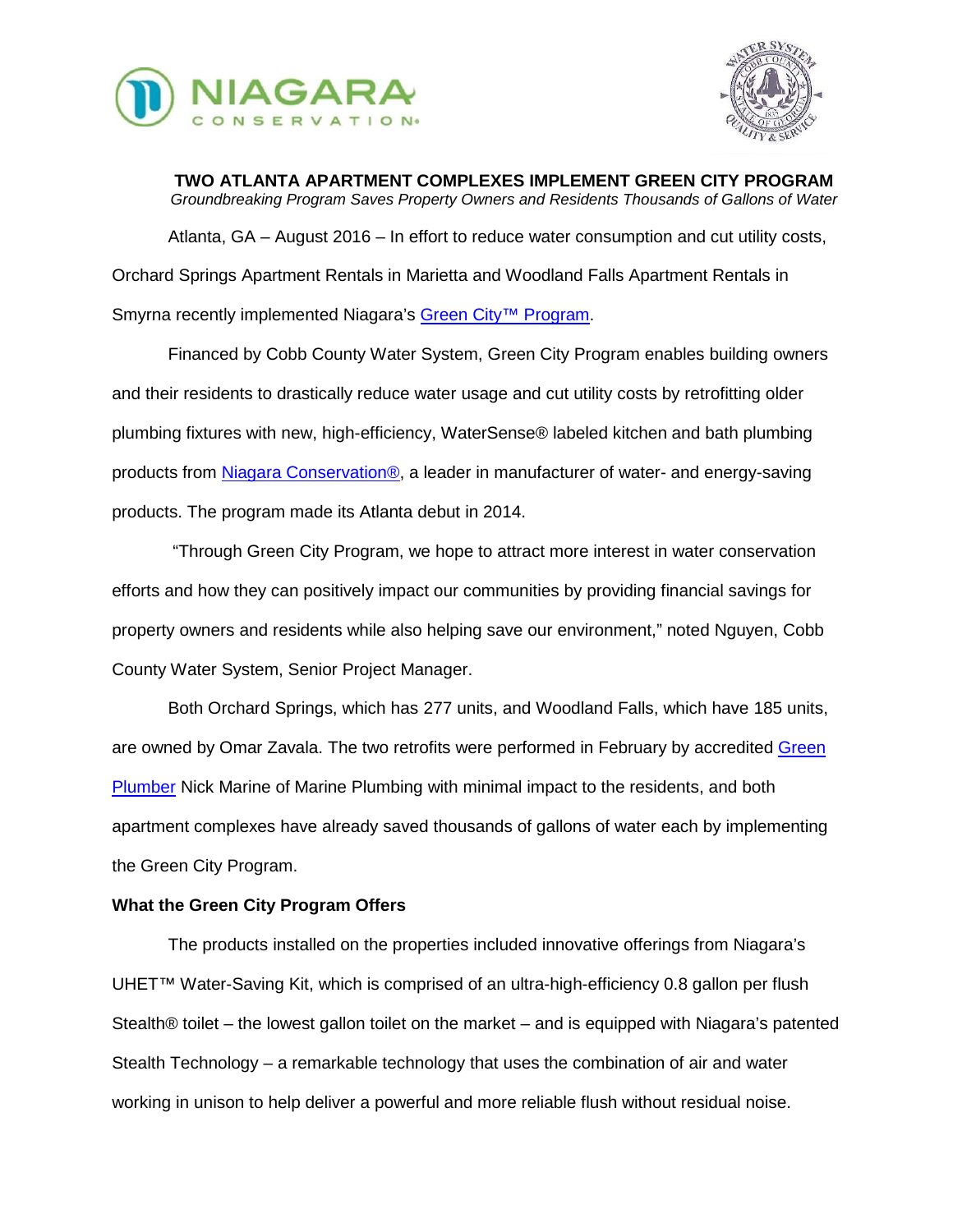Additional fixtures in Niagara's UHET Water-Saving Kit include, an adjustable chrome Bi-Max showerheads that allows the user to select either a 1 or 1.5 GPM flow rate, a 1.5 GPM swivel kitchen aerator and two 1 GPM bathroom aerators. All products in the program are covered by a 10-year warranty.

"We're proud of our UHET Water-Saving Kits and the results we are seeing in Atlanta. We know that by offering the most efficient and only 0.8 GPF single flush toilet on the planet and, by pairing it with a high-efficiency showerhead and aerator, these residents have the perfect eco-friendly, high-efficiency bathroom update kit," states Carl Wehmeyer, Niagara Conservation's Executive Vice President. "For nearly four decades, our company's mission has been to help save water and energy. We're committed to pushing the envelope of new technology and developing products that help reduce our carbon footprint and save residents money on their water and utility bills."

## **How It Has Impacted the Atlanta Area**

The two Atlanta properties that implemented the Green City Program have seen impressive results to date:

- 1) With the new product installations, Orchard Springs Apartment Rentals has saved 322,000 gallons of water per month and has cut \$3,120.18 per month in utility costs. The property's ROI per month using the program is \$1,004.21.
- 2) Woodland Falls Apartment Rentals also has seen strong results of the program. The property now saves 300,000 gallons of water per month and has cut \$2,907.00 of utility costs. ROI per month is \$1,493.81.

The show data shows Niagara's water-saving products have resulted in remarkable reductions in water usage within each apartment unit.

## **About Cobb County Water System**

As an agency of Cobb County Government, the Water System employs a skilled, professional workforce of approximately 450. Under the direction of a five-member Board of